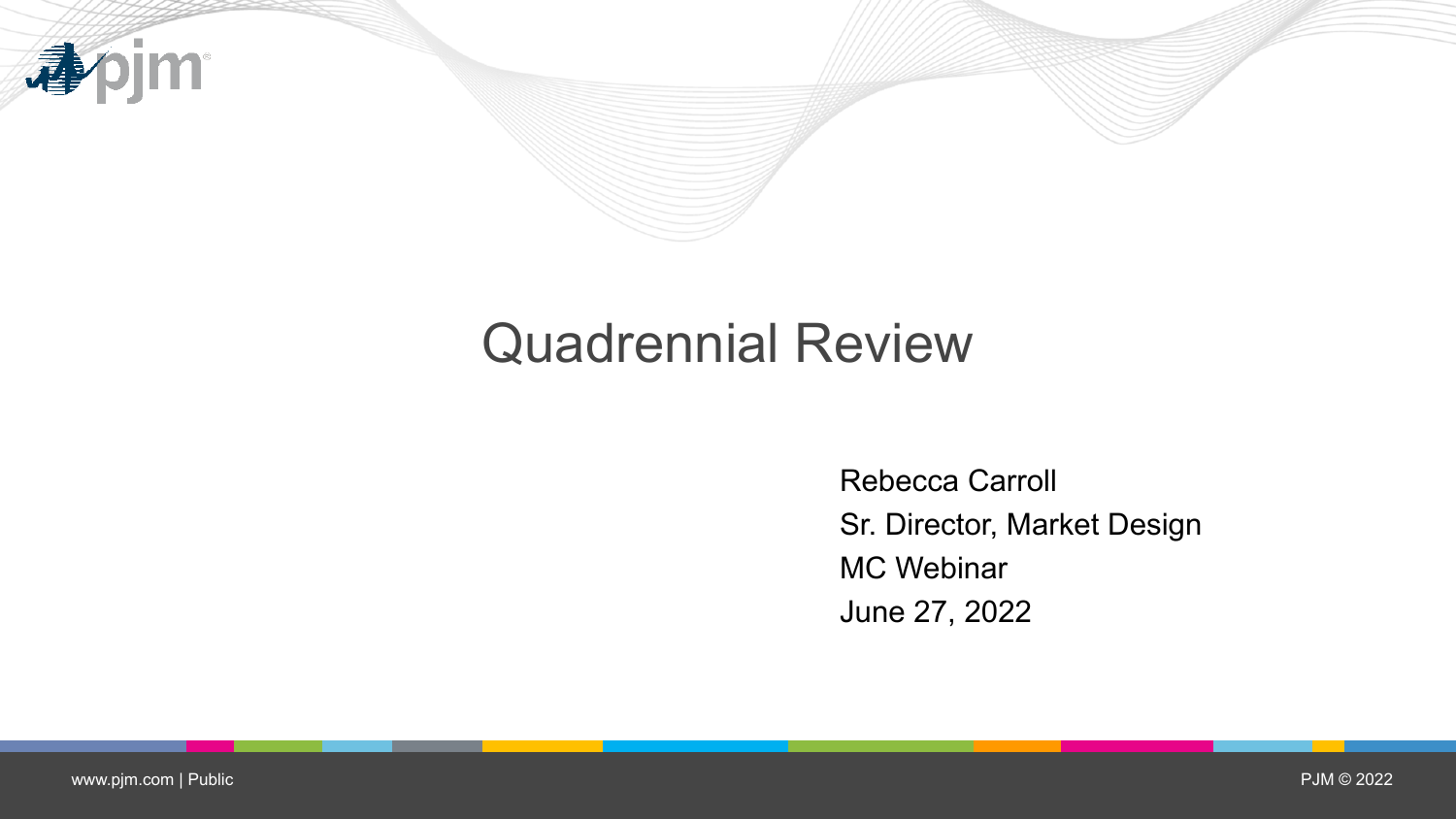

## Quadrennial Review Scope

| At least every four years, PJM must review:                                                    |                                                                                                                                                                                    |  |  |  |  |  |  |  |  |
|------------------------------------------------------------------------------------------------|------------------------------------------------------------------------------------------------------------------------------------------------------------------------------------|--|--|--|--|--|--|--|--|
| <b>Shape of Variable Resource</b><br><b>Requirement (VRR) Curve</b>                            | Establishes level of capacity needed to meet reliability<br>$\bullet$<br>needs<br>Establishes maximum price PJM is willing to pay for a<br>$\bullet$<br>given quantity of capacity |  |  |  |  |  |  |  |  |
| Calculation of the Cost of New<br>Entry (CONE)                                                 | Determines the price signal needed to incentivize a new<br>capacity resource                                                                                                       |  |  |  |  |  |  |  |  |
| Methodology for determining<br><b>Energy &amp; Ancillary Services</b><br>(E&AS) revenue offset | Estimates revenues that reference resource will collect<br>through Energy & Ancillary Service Markets                                                                              |  |  |  |  |  |  |  |  |

PJM has hired an independent consultant, Brattle, to perform this analysis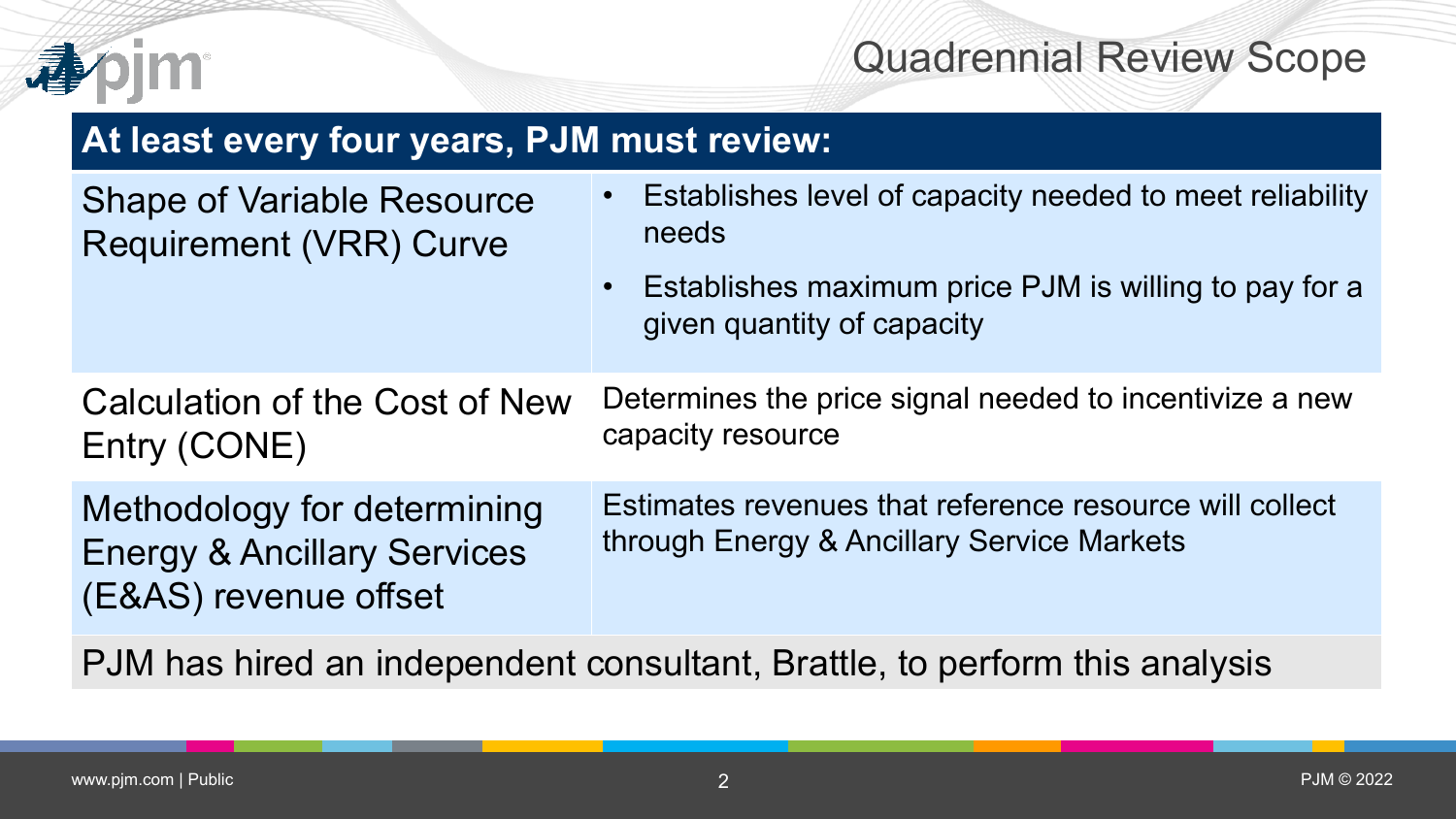



|                   | <b>Reference Resource</b>                                                                                                                                                              | <b>E&amp;AS Offset Methodology</b>                                | <b>VRR Curve</b>                                                                                                                                                                                                            |  |  |  |
|-------------------|----------------------------------------------------------------------------------------------------------------------------------------------------------------------------------------|-------------------------------------------------------------------|-----------------------------------------------------------------------------------------------------------------------------------------------------------------------------------------------------------------------------|--|--|--|
| <b>Status Quo</b> | <b>Combustion Turbine</b><br>$\bullet$<br>Dual Fuel<br>$\bullet$                                                                                                                       | Estimated based on historical electricity<br>& natural gas prices | Point a) quantity = IRM - 1.2%, price =<br>greater (CONE or 1.5*Net CONE)<br>Point b) quantity = IRM + 1.9%, price =<br>0.75*Net CONE<br>Point c) quantity = IRM + 7.8%, price =<br>0                                       |  |  |  |
| Package A (PJM)   | 1x1 Combined Cycle (Double train,<br>$\bullet$<br>single shaft)<br>Air-cooled condensers<br>$\bullet$<br>Firm gas transportation<br>$\bullet$<br>Major maintenance in VOM<br>$\bullet$ | Calculate E&AS based on a forward<br>basis                        | Point a) quantity = Reliability<br>Requirement (RR) - $1\%$ , price = greater<br>(Gross CONE or 1.75*Net CONE)<br>Point b) quantity = $RR + 1.5%$ , price =<br>0.75*Net CONE<br>Point c) quantity = $RR + 4.5%$ , price = 0 |  |  |  |
| Package B (IMM)   | Same as Package A, but with:<br>• Potential for firm gas transportation<br>• Operating costs, no major<br>maintenance, in VOM                                                          | Same as Package A but details differ                              | Point a) quantity = IRM - 1.2%, price =<br>greater (Gross CONE or 1.5*Net<br>CONE)<br>Point b) quantity = IRM + $0.95\%$ , price =<br>0.75*Net CONE<br>Point c) quantity = IRM + 3.9%, price =<br>0                         |  |  |  |
| Package C         | Same as Package A                                                                                                                                                                      | <b>Status Quo</b>                                                 | Same as Package A                                                                                                                                                                                                           |  |  |  |
| Package D         | Status Quo, but with firm gas<br>transportation                                                                                                                                        | <b>Status Quo</b>                                                 | Same as Package A, but with CT as<br>reference resource                                                                                                                                                                     |  |  |  |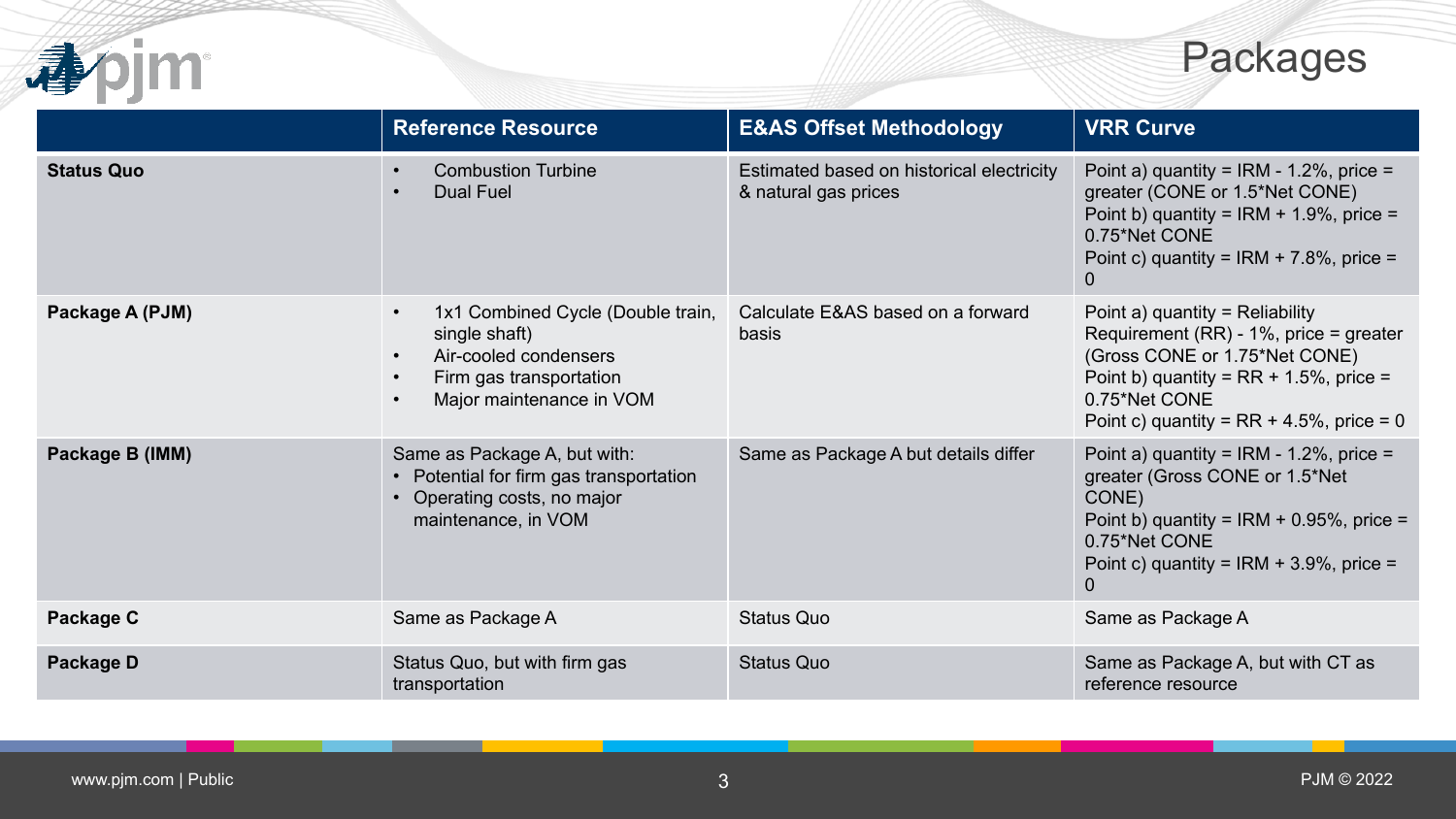

## Stakeholder Process Work Plan

| 2021/2022 Quadrennial<br><b>Review Work Plan</b>              |                                                            | MIC SPECIAL SESSIONS: QUADRENNIAL REVIEW                    |                                                             |                                                 |                                                             |                                                  |                                                  |                                                  |                                           |                                                          |                                       |                                                          |                                        |                                        |                                  |                                      |
|---------------------------------------------------------------|------------------------------------------------------------|-------------------------------------------------------------|-------------------------------------------------------------|-------------------------------------------------|-------------------------------------------------------------|--------------------------------------------------|--------------------------------------------------|--------------------------------------------------|-------------------------------------------|----------------------------------------------------------|---------------------------------------|----------------------------------------------------------|----------------------------------------|----------------------------------------|----------------------------------|--------------------------------------|
|                                                               | MTG <sub>1</sub><br>8/6/21<br><b>Special</b><br><b>MIC</b> | MTG <sub>2</sub><br>8/17/21<br><b>Special</b><br><b>MIC</b> | MTG <sub>3</sub><br>8/27/21<br><b>Special</b><br><b>MIC</b> | MTG4<br>10/8/21<br><b>Special</b><br><b>MIC</b> | MTG <sub>5</sub><br>12/8/21<br><b>Special</b><br><b>MIC</b> | MTG 6<br>2/11/22<br><b>Special</b><br><b>MIC</b> | MTG 7<br>3/25/22<br><b>Special</b><br><b>MIC</b> | MTG 8<br>4/22/22<br><b>Special</b><br><b>MIC</b> | MTG <sub>9</sub><br>5/11/22<br><b>MIC</b> | <b>MTG 10</b><br>5/20/22<br><b>Special</b><br><b>MIC</b> | <b>MTG 11</b><br>6/8/22<br><b>MIC</b> | <b>MTG 12</b><br>6/21/22<br><b>Special</b><br><b>MIC</b> | <b>MTG 14</b><br>7/13/22<br><b>MIC</b> | <b>MTG 15</b><br>7/27/22<br><b>MRC</b> | <b>MTG 17</b><br>8/24/22<br>MRC* | <b>MTG 18</b><br>8/24/22<br>MC Call* |
| <b>Education &amp; Stakeholder</b><br>Feedback                | Χ                                                          | х                                                           | Χ                                                           | Χ                                               | х                                                           | Χ                                                |                                                  |                                                  |                                           |                                                          |                                       |                                                          |                                        |                                        |                                  |                                      |
| Review of IMM<br>Recommendations                              |                                                            |                                                             |                                                             |                                                 |                                                             | X                                                | X                                                | X                                                |                                           | X                                                        |                                       |                                                          |                                        |                                        |                                  |                                      |
| Review of Stakeholder<br>Recommendations                      |                                                            |                                                             |                                                             |                                                 |                                                             | Χ                                                |                                                  |                                                  |                                           |                                                          |                                       |                                                          |                                        |                                        |                                  |                                      |
| Review of draft Brattle<br>Recommendations                    |                                                            |                                                             |                                                             |                                                 |                                                             |                                                  | X                                                |                                                  |                                           |                                                          |                                       |                                                          |                                        |                                        |                                  |                                      |
| Stakeholder Feedback on<br><b>Final Quadrennial Report</b>    |                                                            |                                                             |                                                             |                                                 |                                                             |                                                  |                                                  | х                                                |                                           |                                                          |                                       |                                                          |                                        |                                        |                                  |                                      |
| PJM to review preliminary<br>recommendations                  |                                                            |                                                             |                                                             |                                                 |                                                             |                                                  |                                                  |                                                  | X                                         |                                                          |                                       |                                                          |                                        |                                        |                                  |                                      |
| <b>CBIR Process - identify</b><br>interests & develop options |                                                            |                                                             |                                                             |                                                 |                                                             |                                                  |                                                  |                                                  |                                           | Χ                                                        | х                                     |                                                          |                                        |                                        |                                  |                                      |
| <b>CBIR Process - develop</b><br>packages                     |                                                            |                                                             |                                                             |                                                 |                                                             |                                                  |                                                  |                                                  |                                           |                                                          | X                                     | X                                                        |                                        |                                        |                                  |                                      |
| <b>First Read</b>                                             |                                                            |                                                             |                                                             |                                                 |                                                             |                                                  |                                                  |                                                  |                                           |                                                          |                                       |                                                          |                                        | Χ                                      |                                  |                                      |
| Vote                                                          |                                                            |                                                             |                                                             |                                                 |                                                             |                                                  |                                                  |                                                  |                                           |                                                          |                                       |                                                          | X                                      |                                        | x                                | x                                    |